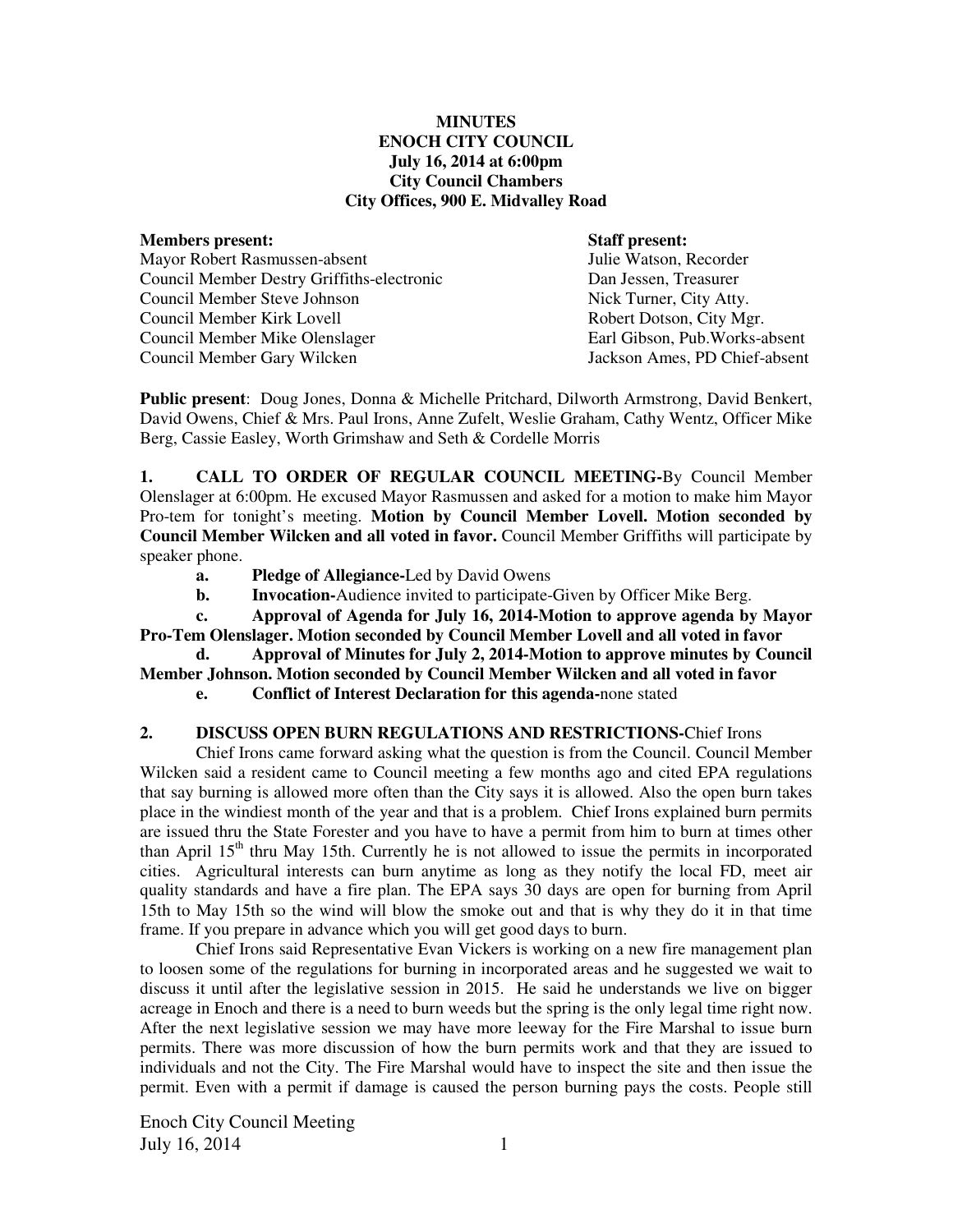have to call the FD and permits are only for vegetation burning and not building materials or other garbage. Mayor Pro-Tem Olenslager thanked Chief Irons for the good information.

# **3. DISCUSS RECYCLING MARKET DEVELOPMENT ZONE**

Mayor Pro-Tem Olenslager asked for more discussion adding the agreement was emailed to the Council for review. City Manager Dotson said when Jake Hardman from the Governor's Office was here last meeting he emphasized the other Enterprise Zone too but these are two separate programs. We are working with Cedar City and Iron County thru Brennan Wood of the Cedar City Economic Development Department. This program is designed to help with the cost of special equipment in the form of tax credits. He said our General Plan uses language to encourage and promote business. The agreement includes zoning maps and this zone would be in the industrial and regional commercial zones where businesses who could take advantage of the program would be more likely to be located. He cited Earl Sevy's Diffuser World as an example of a business who uses recycled materials and could benefit from this program. We are required to contribute in the form of business friendly ordinances and staff to provide assistance for permits and processes which we already do. Informing businesses of this program is also what we would do thru the Economic Development Committee. The compliance is overseen by Governor's Office of Economic Development, not the City. Cedar City and Iron County have renewed the agreement as required every five years. We have not been involved until now and the application awaits our resolution to proceed.

Council Member Wilcken confirmed this costs the City no money. City Manager Dotson said we contribute by changing or establishing policies to encourage this type of program. Our Economic Development Committee is looking at our codes to make them less restrictive. By passing this resolution we are allowing for a business to apply for this tax credit if it fits their needs. Council Member Wilcken asked why would want to limit this to certain areas. City Manager Dotson said the equipment is industrial in nature and is not anything a small home business would need so we are specifying industrial and regional commercial zones. This also could be an encouragement for businesses to locate here to take advantage of the program thereby creating jobs. It is another tool for making Enoch business friendly and is a benefit to business.

## **4. RESOLUTION NO. 2014-07-02 A RESOLUTION AUTHORIZING APPLICATION TO THE GOVERNOR'S OFFICE OF ECONOMIC DEVELOPMENT FOR CREATION OF A RECYCLING MARKET DEVELOPMENT ZONE IN ENOCH CITY**

Mayor Pro-Tem Olenslager asked for a motion. **Council Member Lovell made a motion to approve Resolution No. 2014-07-02, a resolution authorizing application to the Governor's Office of Economic Development for creation of a recycling market development zone in Enoch City. The motion was seconded by Mayor Pro-Tem Olenslager and a roll call vote was held as follows:** 

| <b>Council Member Griffiths-yes</b> | <b>Council Member Olenslager-yes</b> |
|-------------------------------------|--------------------------------------|
| <b>Council Member Johnson-yes</b>   | <b>Council Member Wilcken-yes</b>    |
| <b>Council Member Lovell-yes</b>    | <b>Motion passed unanimously</b>     |

Council Member Wilcken said on the record he still has heartburn that government has the ability to take from some and redistribute to others. Council Member Lovell said we get caught up in that idea but really we are trying to allow everyone to have the most use of the money they pay in taxes by getting some of it back in the form of this tax credit. In this case we are taking power from a taxing entities and leaving money with the individuals in business who decide to apply for this tax credit. This is the individual's tax money and they can get some of it back if they comply with requirements and do the paperwork. Council Member Wilcken said he is good with that and did not want to do anything to disadvantage businesses. Council Member

Enoch City Council Meeting July 16, 2014 2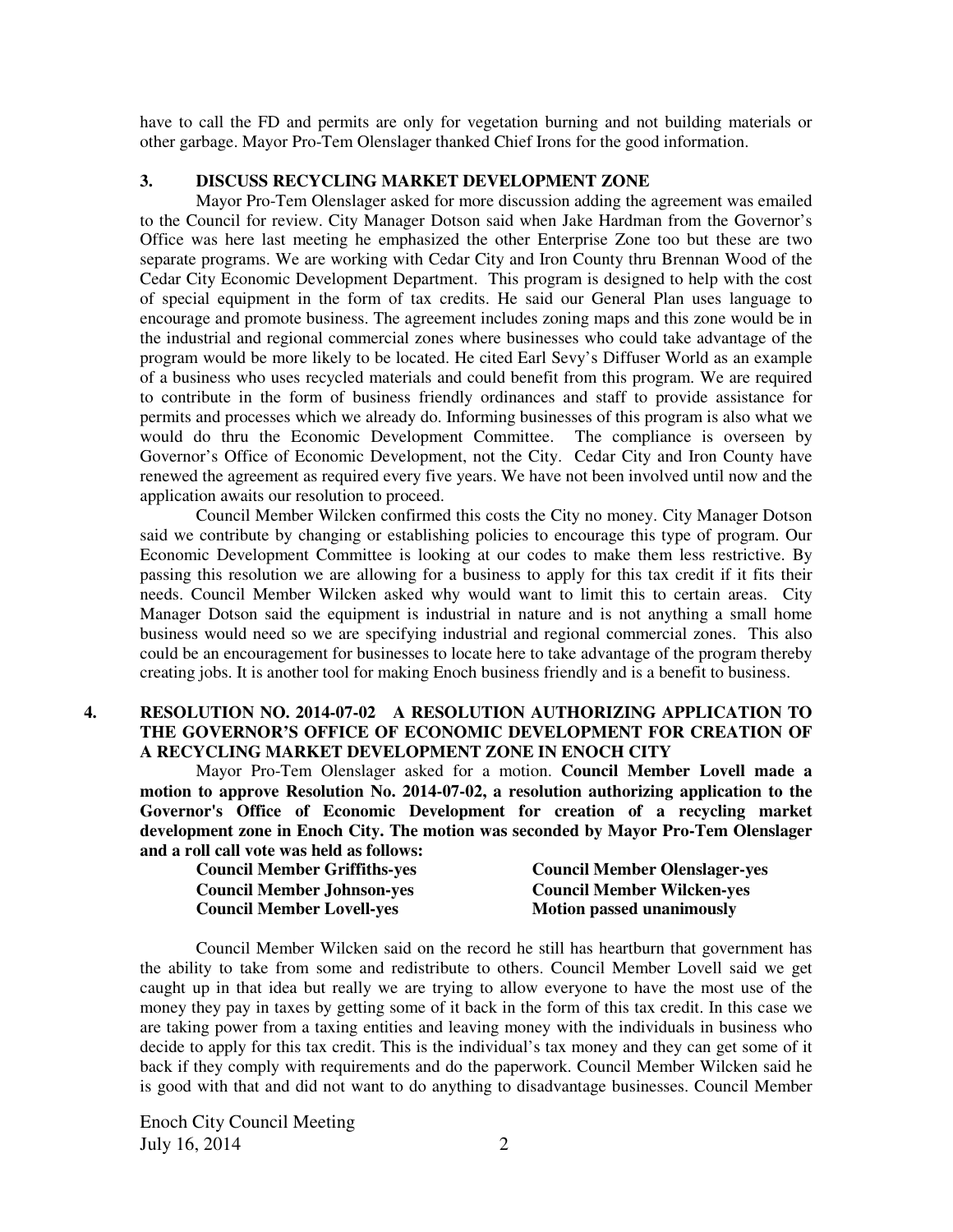Lovell said we want to offer every opportunity to our businesses to keep their own money. Mayor Pro-Tem Olenslager said this discussion is philosophical and should be discussed at another time.

## **5. DISCUSS MUTUAL AID INTERLOCAL AGREEMENT FOR UTAH PUBLIC WORKS EMERGENCY MANAGEMENT AND AUTHORIZE MAYOR TO SIGN AGREEMENT FOR ENOCH CITY**

Mayor Pro-Tem Olenslager asked City Manager Dotson about this saying we have many similar interlocal agreements already. City Manager Dotson outlined this agreement adding it lays it out how we ask for help, pay for help and so on. The agreement is thru the Utah Public Works Association and was written by several attorneys. It adds no new requirements other than what we already do regarding emergency exercises. There was a brief discussion of the details of the agreement which in no way require the City to upgrade or purchase any equipment. We only participate if we are able to aid other communities with the existing equipment we have. This is an aid to logistics and sets a standard in the event of a disaster. We already have much of this in place from other similar agreements with other agencies. This addresses "public works" specifically and is a process for requesting assistance, getting assistance and paying for it. Mayor Pro-Tem Olenslager asked for a motion to authorize Mayor Rasmussen to sign the agreement. **Council Member Wilcken so moved. Motion was seconded by Council Member Johnson and all voted in favor.** 

## **6. PRESENTATION OF NEW CITY WEBSITE AND LOGO-Rob Dotson**

City Manager Dotson previewed the new logo and website. Our current logo has ten colors and is costly to reproduce. Design professional and Enoch resident Cordell Morris volunteered to help us and he developed a logo that is clean and simple and has only two colors, blue and white. There was more discussion of the design and that this professional looking logo has "pazazz". We have waited to order the new letterhead until we could decide on a logo. Dan said the shape is consistent with current trends for "branding" and can be any color for different uses. City Manager Dotson went on to show the new website and give details of its capabilities including access to forms, bill pay, City documents like Code, Zoning and Subdivision Ordinances, meeting agendas, minutes and recordings to list a few things. It is 100% in our control and we can change and customize it at a cost of \$6 per month to use this web creation site. It can also be viewed with a phone app. City Manager Dotson said he would like the Council's authorization to go ahead with finalizing the website and logo approval so we can order letterhead. The Council agreed it was a big improvement and thanked City Manager Dotson for his efforts with consensus to go ahead.

## **7. PUBLIC COMMENTS-** Mayor Pro-Tem Olenslager invited comments.

David Benkert said there is a very dangerous intersection at Midvalley and Minersville. He asked if we have talked to UDOT about getting a stop light. *City Manager Dotson said they have done traffic studies every few years and there are not enough accidents to warrant a stop light. Mayor Pro-Tem Olenslager said our PD has slowed traffic down. The painted strip was covered over by paving but will be re-done before the new store opens. Council Member Wilcken added the store may change traffic flows and then a stop light may be warranted.* 

Donna Pritchard said there is a vacant house at Quickdraw and Midvalley that has been empty for two years and is totally overgrown. What is the procedure to find out who owns it and clean it up? *City Manager Dotson said we can check with the tax office and send a letter requiring the owner to clean it up. If we are ignored then there is a process for the City to do the work and lien the property.* She added it is an eyesore, a fire hazard and weeds are clogging the drainage ditch. That is just one place of many in the City that are abandoned.

Enoch City Council Meeting July 16, 2014  $\frac{3}{3}$